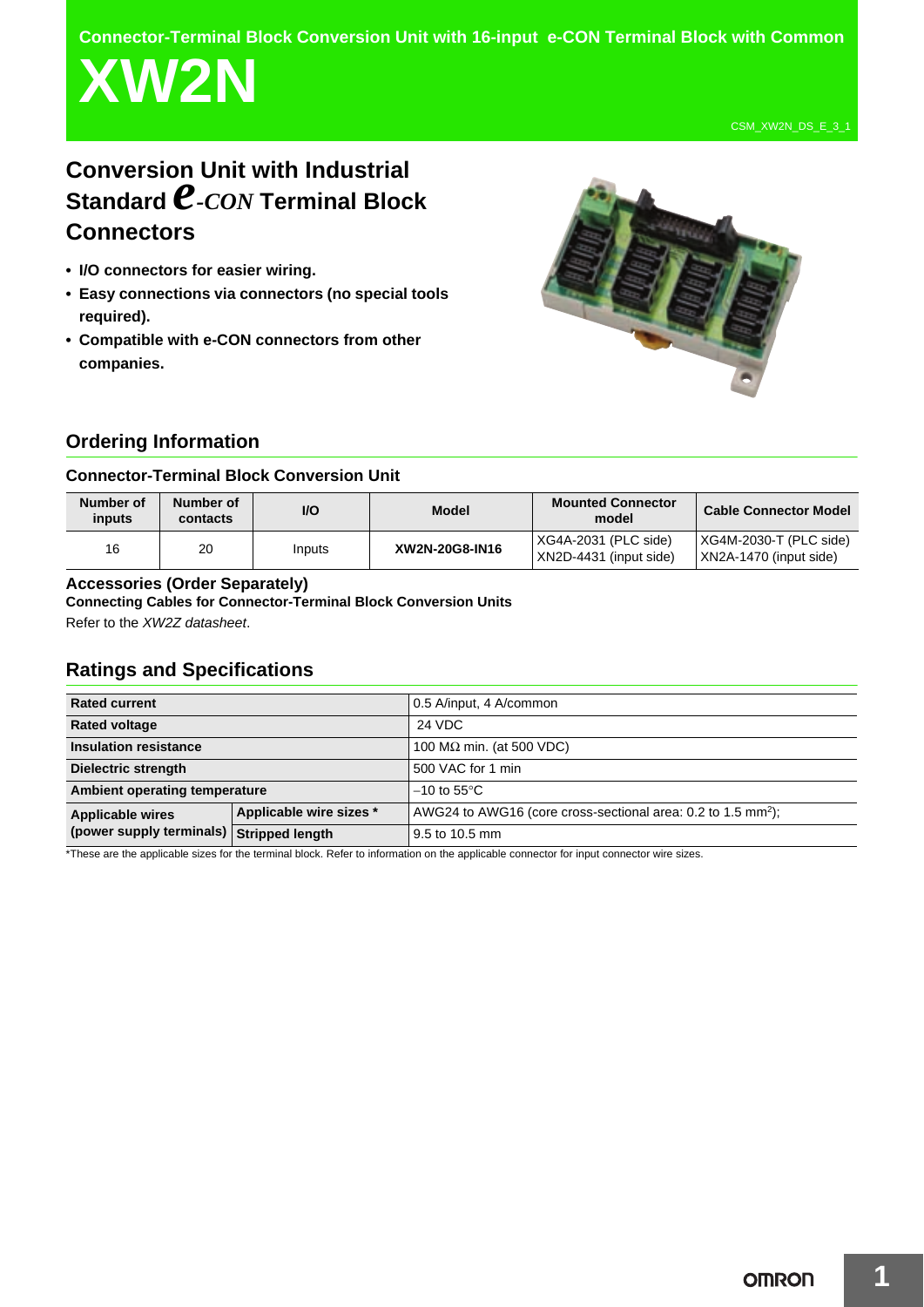# **XW2N**

# **Dimensions** (Unit: mm)

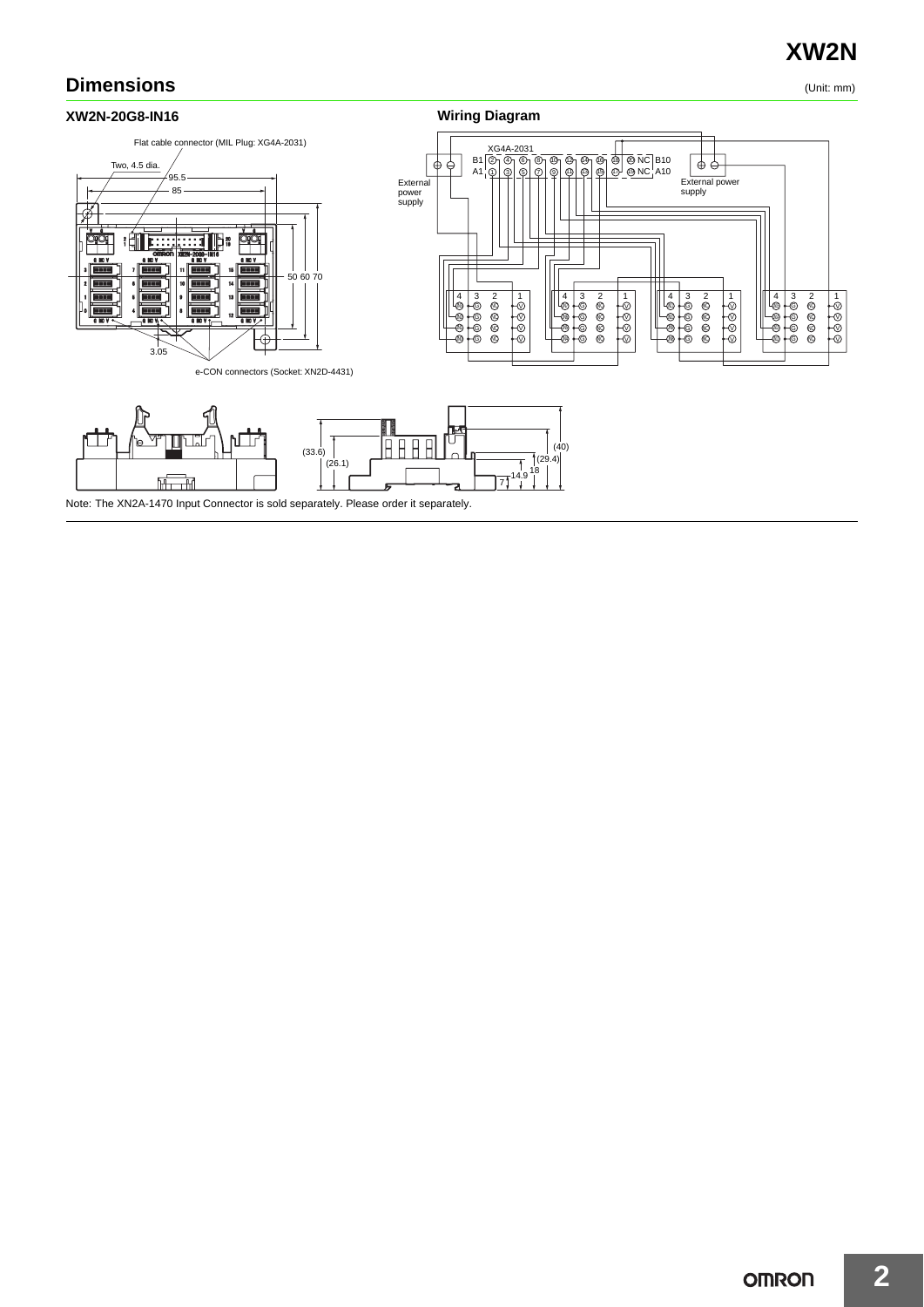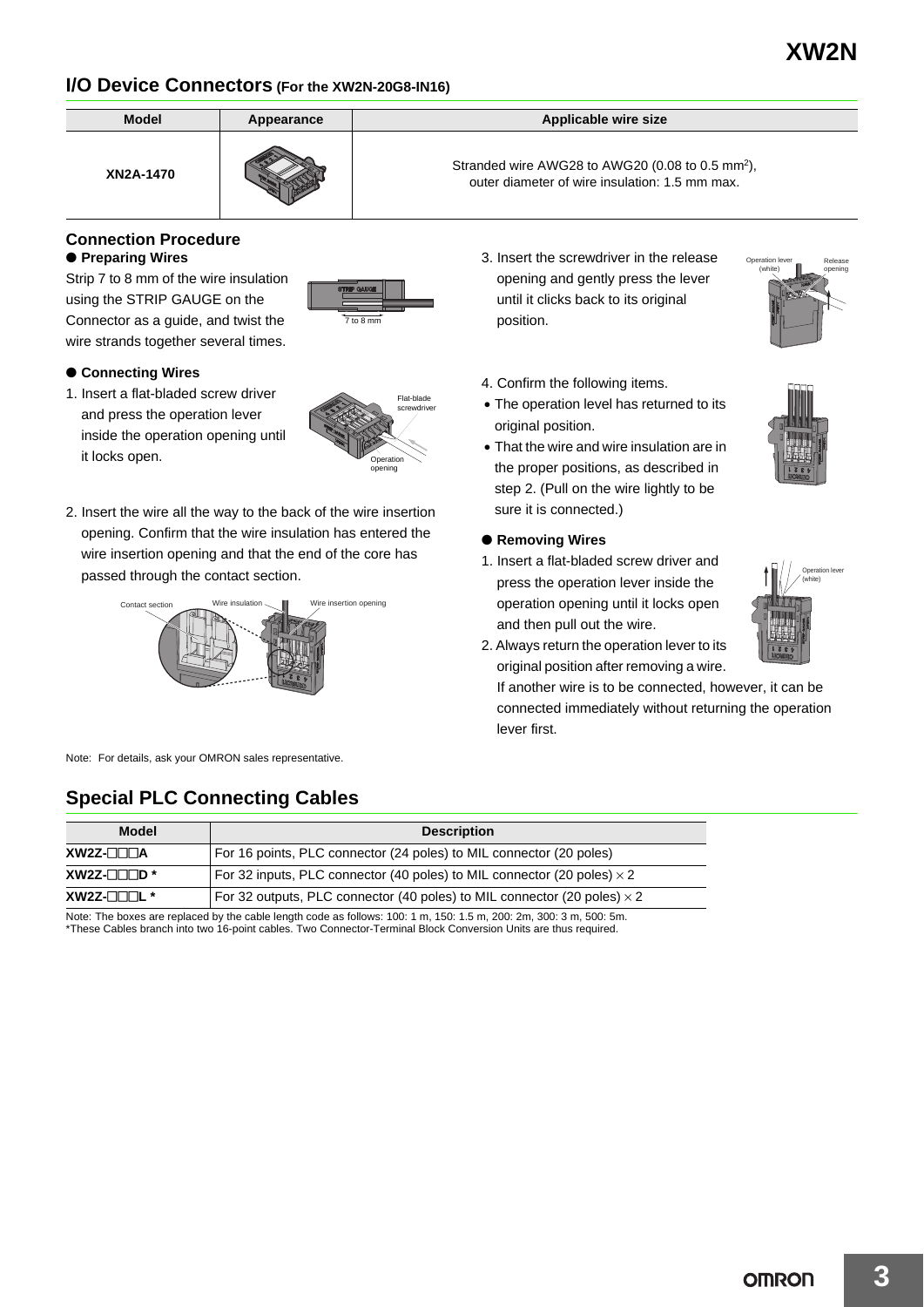# **Precautions for Correct Use**

#### ● **Wiring Precautions**

- Do not perform wiring work, remove connectors, or connect connectors while power is being supplied. Electric shock or damage to the device may result.
- Double-check all wiring before turning ON the power supply.
- After wiring, confirm that the cable is connected.
- After wiring, route the cable so that force is not applied directly to the connections.
- Insert only one wire in each wire insertion opening. It may not be possible to remove the wires if more than one wire is inserted.
- Do not apply a current higher than the rated value. Be sure to check the rated current, which depends on the model of the cable.

#### ● **Wires for Terminal Blocks**

- Do not damage the cores when stripping the insulation from them.
- Always twist stranded wires together before connecting them.
- Do not presolder wires. It may not be possible to connect them or remove them.

#### ● **Mounting to and Removing from DIN Track**

- When mounting the Unit to a DIN Track, release the lock on the slider, mount the Unit to DIN Track, and then lock the slider back in place.
- After locking the slider, confirm that the Unit is actually locked on the DIN Track.
- When removing the Unit from a DIN Track, insert a screwdriver into the slider, release the lock, and remove the Unit from the DIN Track.
- Always secure the Unit(s) on the DIN Track by mounting End Plates on either end. The following products are sold separately.



| <b>DIN Track</b>  | PFP-50N<br>PFP-100N |  |
|-------------------|---------------------|--|
| <b>End Plates</b> | PFP-M               |  |

#### ● **Applicable Ferrules**

- Use ferrules of the lengths and thicknesses specified below. If other lengths or thicknesses are used, connection may not be possible or it may not be possible to insert or remove the posts.
- Ferrule Ranges (for XW2N-20G8-IN16 power supply terminals)





**XW2F-20G8-IN16 (power supply terminals)**

| <b>Square ferrules</b>       | <b>Dimension A</b> | $1.0$ to 2.0    |
|------------------------------|--------------------|-----------------|
|                              | <b>Dimension B</b> | 0.8 to 1.3      |
| Round ferrules   Dimension C |                    | 0.8 to 1.3 dia. |

| Type of<br>ferrule | <b>Manufacturer</b>    | <b>Size</b> | Ferrule model                      | Recommended<br>crimp tool                 |
|--------------------|------------------------|-------------|------------------------------------|-------------------------------------------|
| Square             | Phoenix<br>Contact     | AWG24       | AI0.25-8YE                         | UD <sub>6</sub><br>ZA <sub>3</sub>        |
|                    |                        | AWG22       | AI0.34-8TQ                         |                                           |
|                    |                        | AWG20       | AI0.5-10WH<br>AI0.5-8WH            |                                           |
|                    |                        | AWG18       | AI0.75-10GY<br>AI0.75-8GY          |                                           |
| ferrules           | Nihon<br>Wieldermuller | AWG24       | H <sub>0.25</sub> /12              | PZ6 roto                                  |
|                    |                        | AWG22       | H0.34/12                           |                                           |
|                    |                        | AWG20       | H <sub>0.5</sub> /16<br>H0.5/14    |                                           |
|                    |                        | AWG18       | H0.75/16<br>H0.75/14               |                                           |
| Round<br>ferrules  | Nichifu                | AWG22       | TGV TC-1.25-11T<br>TGN TC-1.25-11T | <b>NH11</b><br><b>NH21</b><br><b>NH65</b> |
|                    |                        | AWG20       |                                    |                                           |
|                    |                        | AWG18       |                                    |                                           |
|                    |                        | AWG16       |                                    |                                           |

# ● **Wiring Terminal Blocks**

• Insert wires as follows:

Stranded wires: Press in on the lever with a flat-blade screwdriver (1). Insert the wire (2). Solid wires or ferrules: Insert the wire/post to the back of the

wire insertion opening. (The lever does not need to be used.)

• Remove the wire using the following procedure. (This procedure can be used for twisted wire, solid wire, or ferrules.) Press in on the lever with a flat-blade screwdriver (1). Remove the wire (3).



• To operate the lever, use a flat-blade screwdriver with a fixed thickness from the tip to the base of the screwdriver, as specified below.



OMRON provides the following flat-blade screwdrivers for use in operating the lever.

#### **Recommended Flat-blade Screwdrivers**

| Model    |  |
|----------|--|
| XW4Z-00B |  |
| XW4Z-00C |  |